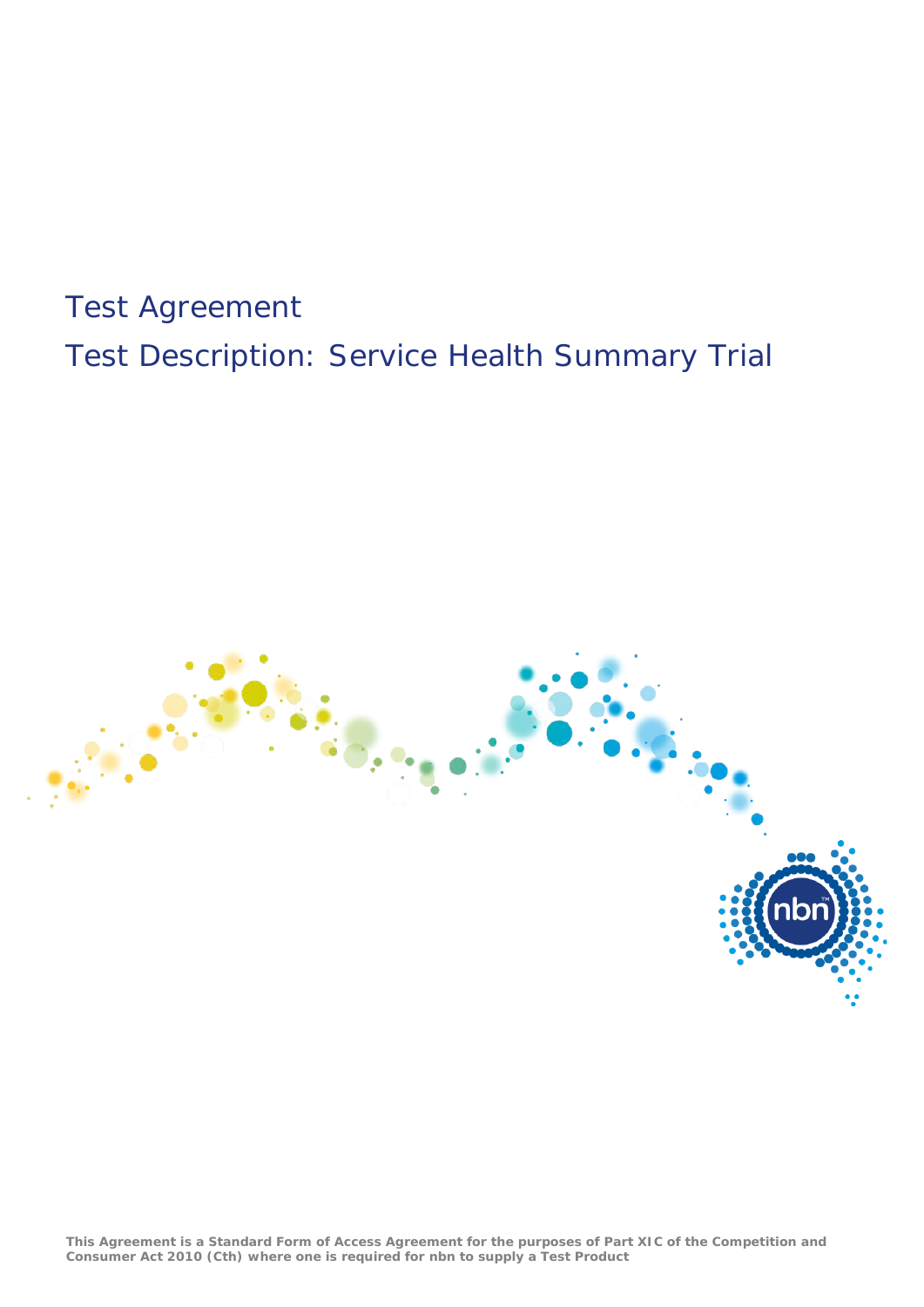# Test Agreement

## Test Description: Service Health Summary Trial

| <b>Version</b> | <b>Description</b>        | <b>Effective Date</b>                          |
|----------------|---------------------------|------------------------------------------------|
| 1.0            | Issued on 8 April 2020    | <b>Execution Date</b>                          |
| 1.1            | Issued on 23 July 2020    | 31 July 2020                                   |
| 1.2            | Issued on 22 October 2020 | Execution Date or 5<br>November 2020           |
| 1.3            | Issued on 21 January 2021 | <b>Execution Date or 1</b><br>February 2021    |
| 1.4            | Issued on 1 March 2021    | Execution Date or 15<br>March 2021             |
| 1.5            | Issued on 17 June 2021    | <b>Execution Date or 1</b><br><b>July 2021</b> |

#### **Copyright**

This document is subject to copyright and must not be used except as permitted below or under the *Copyright Act 1968* (Cth). You must not reproduce or publish this document in whole or in part for commercial gain without the prior written consent of **nbn**. You may reproduce and publish this document in whole or in part for educational or non-commercial purposes as approved by **nbn** in writing.

Copyright © 2021 **nbn** co limited. All rights reserved. Not for general distribution.

#### **Disclaimer**

This document is provided for information purposes only. The recipient must not use this document other than with the consent of **nbn** and must make their own inquiries as to the currency, accuracy and completeness of this document and the information contained in it. The contents of this document should not be relied upon as representing **nbn**'s final position on the subject matter of this document, except where stated otherwise. Any requirements of **nbn** or views expressed by **nbn** in this document may change as a consequence of **nbn** finalising formal technical specifications, **nbn**'s ongoing internal reviews, or legislative and regulatory developments.

#### **Environment**

**nbn** asks that you consider the environment before printing this document.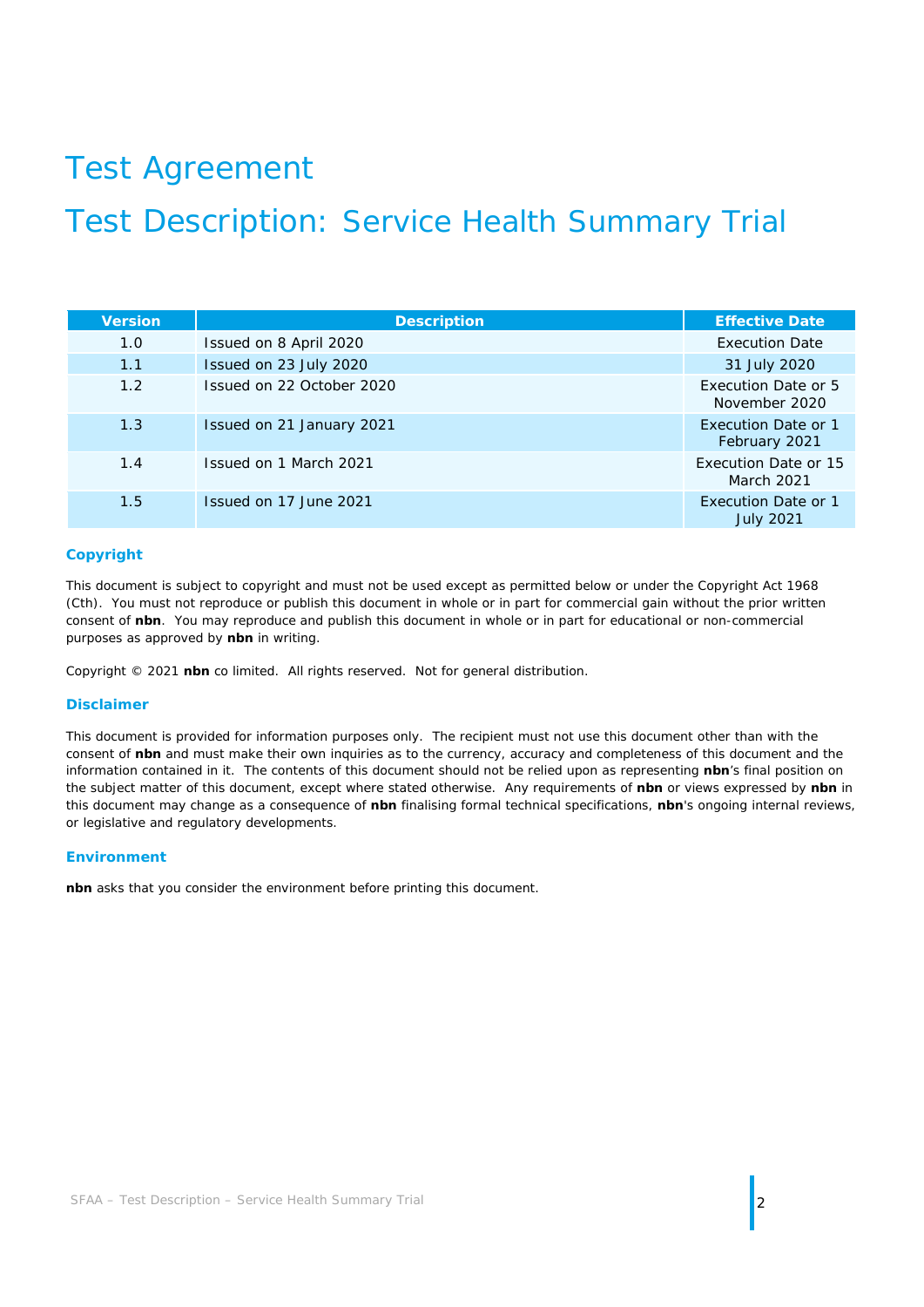## **Contents**

|                                                     | <b>Parties</b>                                      | 4  |
|-----------------------------------------------------|-----------------------------------------------------|----|
| <b>Background</b>                                   |                                                     | 4  |
| 1.                                                  | <b>Interpretation and definitions</b>               | 4  |
| 2.                                                  | <b>Pre-conditions</b>                               | 6  |
| <b>Test Term</b><br>3.                              |                                                     | 6  |
| <b>Documentation</b><br>4.                          |                                                     | 6  |
| 5.                                                  | <b>Supply of Service Health Summary Tool</b>        |    |
| 6.                                                  | Performance and restrictions on use                 | 7  |
| 7.                                                  | <b>Test Participant's obligations</b>               | 8  |
|                                                     | General obligations<br>7.1                          | 8  |
|                                                     | 7.2<br>Review, reporting, co-location and co-design | 8  |
|                                                     | 7.3<br>Test Participant Acknowledgements            | 9  |
| 8.                                                  | <b>Trial Contacts</b>                               | 10 |
| 9.<br>Amendments, expiry, suspension and withdrawal |                                                     | 10 |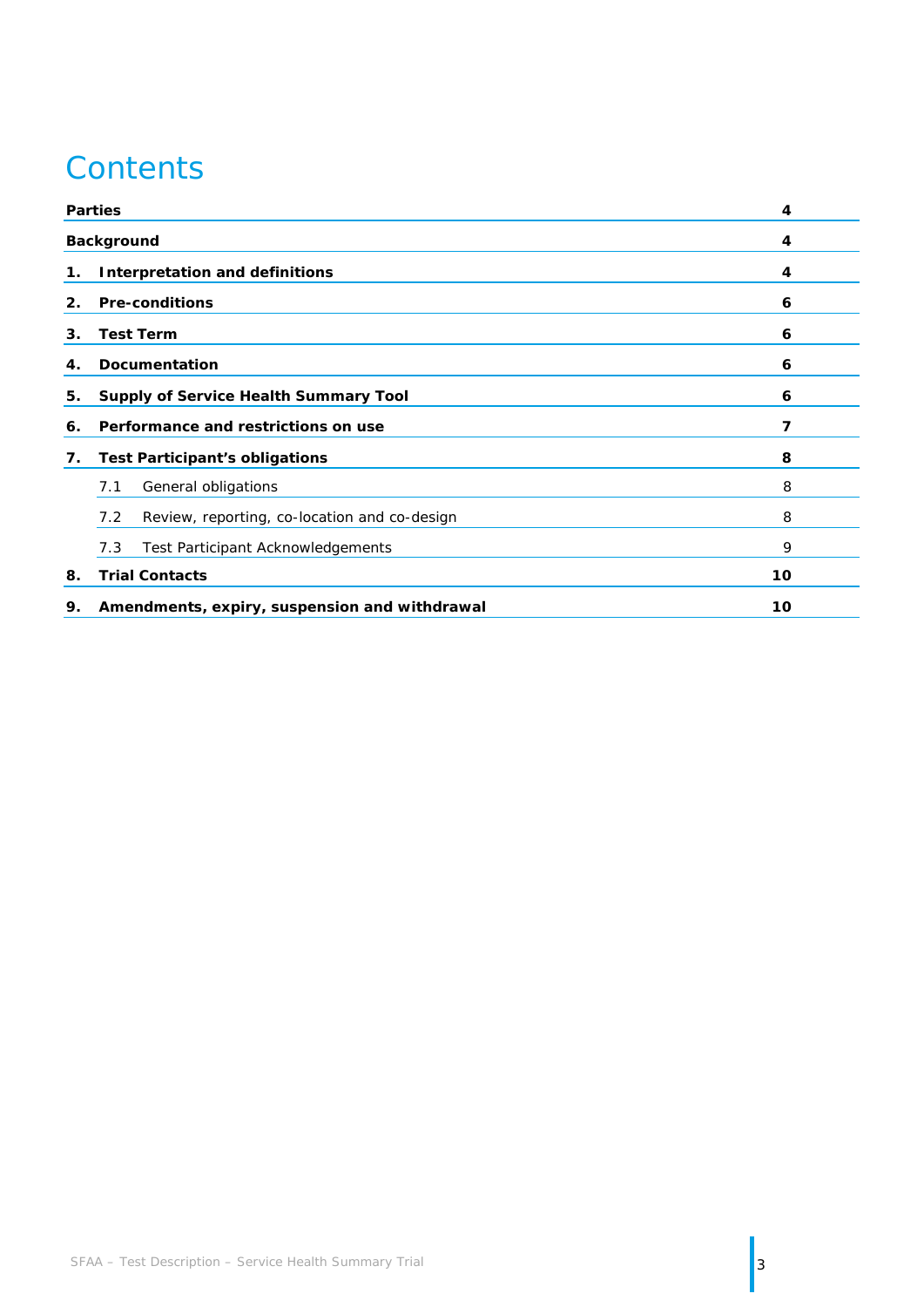# Test Agreement

# Test Description: Service Health Summary Trial

### <span id="page-3-0"></span>Parties

- nbn co limited (ABN 86 136 533 741) of Level 13, 100 Mount Street, North Sydney NSW 2060 (**nbn**);
- [Insert full legal name of Test Participant] (ABN [insert ABN]) of [insert registered address of Test Participant] (**Test Participant**)

### <span id="page-3-1"></span>**Background**

- A. This Test Description, together with the Standard Test Terms, forms the Agreement for the Trial.
- B. On 3 September 2019, **nbn** notified participants in the Product Development Forum that it was seeking expressions of interest to participate in trialling FTTN/B on the Service Health Summary and Diagnostics tool. **nbn** completed trialling FTTN/B on the Service Health Summary and Diagnostics tool on 4 May 2020.
- C. On 17 February 2020, **nbn** notified RSPs that it was expanding the Service Health Summary and Diagnostic tool and sought expressions of interest to participate in trialling HFC and FTTC on the Service Health Summary and Diagnostic tool. **nbn** completed trialling HFC on the Service Health Summary and Diagnostics tool on 28 June 2020, with the FTTC trial continuing after this date.
- D. On 24 September 2020, **nbn** notified RSPs that it was expanding the Service Health Summary and Diagnostic tool and sought expressions of interest to participate in trialling Fixed Wireless on the Service Health Summary and Diagnostics tool.
- E. On 4 February 2021, **nbn** notified RSPs that it was expanding the Service Health Summary and Diagnostic tool and sought expressions of interest from RSPs to participate in trialling FTTP on the Service Health Summary and Diagnostics tool.
- F. The Trial will be available through the **nbn**™ Platform Interfacing Service through the **nbn**™ Service Portal or B2B Access via RESTful APIs.
- G. The purpose of the Trial is to:
	- i. Seek feedback and insights from Test Participants on the usability of the Service Health Summary and Diagnostic tool in respect of the access technologies being trialled;
	- ii. Identify and implement improvements to the Service Health Summary and Diagnostics tool or associated processes based on feedback and insights; and
	- iii. Identify the impact of the Service Health Summary and Diagnostics tool on the end-to-end assurance processes and end-user experience.

## <span id="page-3-2"></span>1. Interpretation and definitions

For the purposes of this Test Description:

- (a) the singular includes the plural and vice versa;
- (b) any capitalised term used but not defined in this Test Description has the meaning given to that term in the Standard Test Terms; and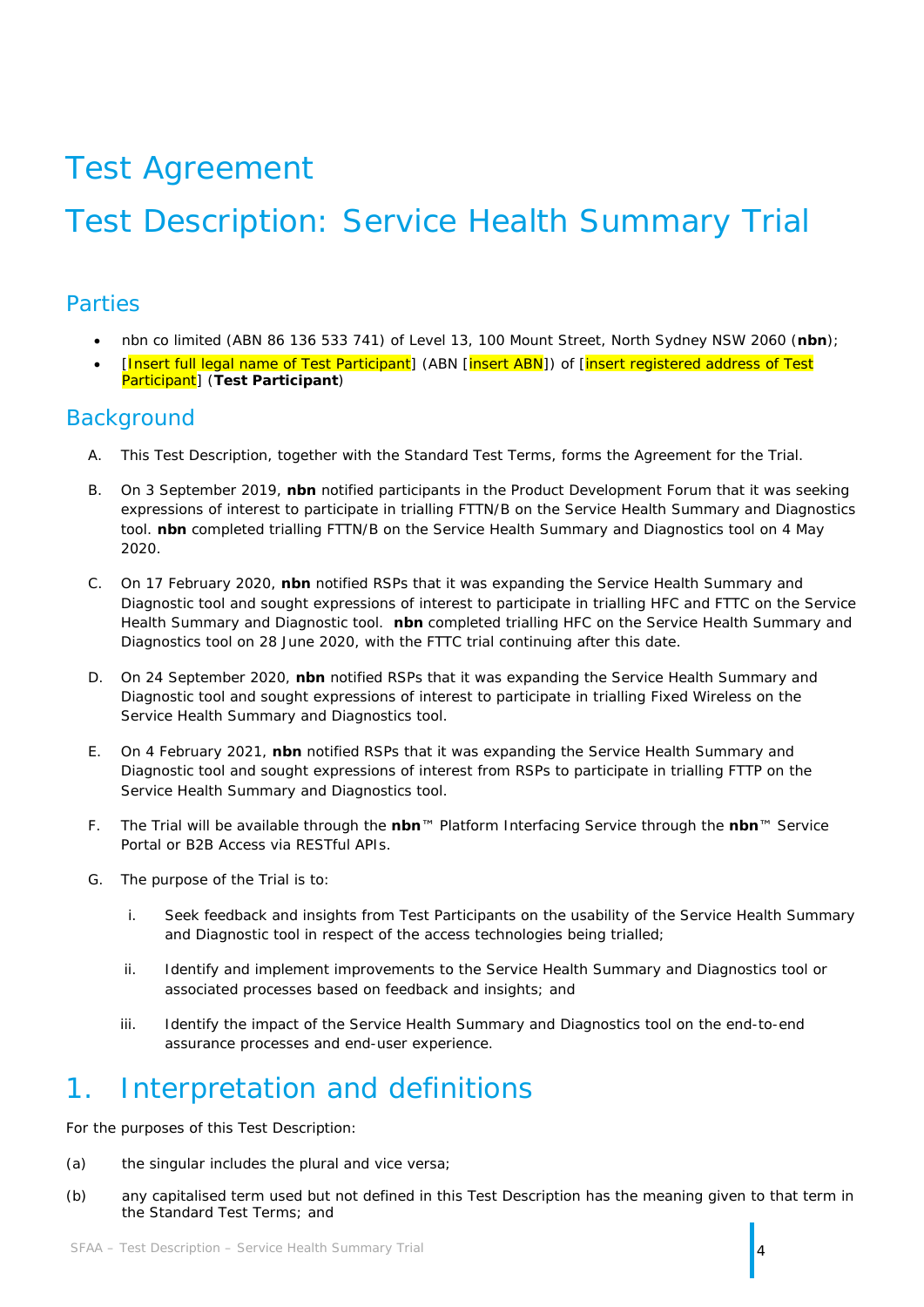(c) any capitalised term used but not defined in this Test Description or the Standard Test Terms has the meaning given to that term in the WBA.

**Agreement** means this Test Description (including any Supporting Documents) together with the Standard Test Terms.

**Effective Date** has the meaning given to that term in clause [3\(a\)\(i\).](#page-5-4)

**Eligible Customer Product** means a Customer Product or Downstream Product supplied by the Test Participant that uses an **nbn** Product specified in a Test Plan as an input.

**Eligible End User** means the Contracted End User in respect of an Eligible Customer Product (or that person's authorised representative).

**EOI** means either or all of the following, as the context requires:

- (a) the expressions of interest process run by **nbn** and more fully described in the document titled 'Request for Expressions of Interest – Service Health Summary Trial' dated September 2019; and
- (b) any subsequent expressions of interest processes run by **nbn** relating to the Trial.

**Expiry Date** has the meaning given to that term in clause [3\(a\)\(ii\).](#page-5-5)

**Service Health Summary Tool** means a version of the Service Health Summary and Diagnostics tool supplied by **nbn** to the Test Participant on a trial basis for the purpose of testing under this Test Description and which is a "Test Product" for the purposes of the Standard Test Terms. For clarity, the Service Health Summary Tool is a distinct instance of the Service Health Summary and Diagnostics tool to the "Service Health Summary Tool" that may be available under the WBA (which as at 8 March 2021 can provide certain information in connection with **nbn**™ Ethernet (FTTB) Ordered Products, **nbn**™ Ethernet (FTTN) Ordered Products, **nbn**™ Ethernet (HFC) Ordered Products and **nbn**™ Ethernet (Wireless) Ordered Products).

**SHS API** means an application programming interface provided for the purpose of participating in the Trial.

**Supporting Documents** means any document notified to Test Participant by **nbn** that details instructions, policies and procedures regarding the Test Activities, including relevant Test Plans, as updated by **nbn** from time to time.

**Test Activities** means the activities undertaken by **nbn** and Test Participant in accordance with this Test Description and the Supporting Documents together with the performance of the obligations set out in the Agreement.

**Test Description** means this document, which is issued by **nbn** under the Standard Test Terms.

**Test Participant Operator** means each operator of the Test Participant that will be directly accessing and using the Service Health Summary Tool, nominated by the Test Participant and approved by **nbn** for the purposes of this Test Description.

**Test Term** has the meaning given to the term in clause [3.](#page-5-1)

**Trial** means the trial of the Service Health Summary Tool and all associated activities undertaken in accordance with this Test Description and the Supporting Documents, with such trial being a "Test" for the purposes of the Standard Test Terms.

**Trial Contact** means each person appointed by **nbn** and Test Participant respectively as:

- (a) their single central contact point regarding the Trial; and
- (b) any additional people appointed as contact points by **nbn** and the Test Participant respectively in relation to specific matters regarding the Trial (including operational or technical issues).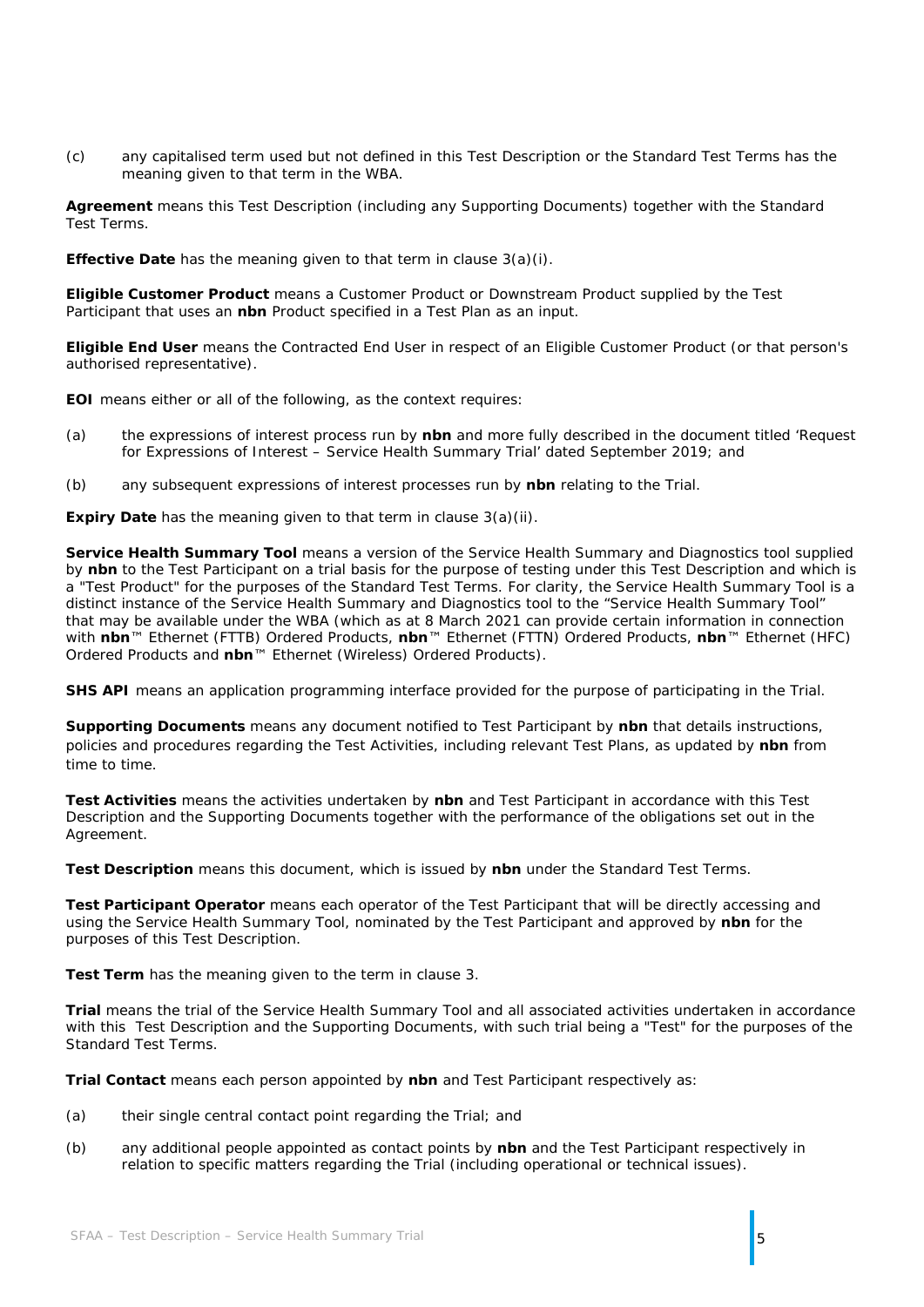## <span id="page-5-0"></span>2. Pre-conditions

- <span id="page-5-6"></span>(a) To participate in the Trial, the Test Participant must, by the Effective Date, or a later date notified by **nbn**:
	- (i) be a party to the WBA;
	- (ii) have entered into the Standard Test Terms and this Test Description;
	- (iii) have responded to an EOI and been selected by **nbn** to participate in the Trial;
	- (iv) have appointed a Trial Contact and notified **nbn** of the name of the Trial Contact and their contact details as required under clause [8](#page-9-0) of this Test Description; and
	- (v) where applicable, be certified by **nbn** to use the SHS API prior to accessing the Service Health Summary Tool.
- <span id="page-5-7"></span>(b) If Test Participant ceases to comply with the conditions in clause [2\(a\)](#page-5-6) at any time, **nbn** may immediately do any one or more of the following things:
	- (i) exclude Test Participant from part or all of the Trial;
	- (ii) cease supplying the Service Health Summary Tool, SHS API and associated Test Activities to the Test Participant; or
	- (iii) terminate the Agreement.

### <span id="page-5-1"></span>3. Test Term

- <span id="page-5-4"></span>(a) The term of the Trial will:
	- (i) commence the later of the date that the parties execute this Test Description and 27 April 2020 (**Effective Date**) unless otherwise notified by **nbn**; and
	- (ii) expire on 31 October 2021 , unless extended by **nbn** or terminated earlier in accordance with this Test Description (**Expiry Date**),

#### <span id="page-5-5"></span>(**Test Term**).

(b) **nbn** may, by giving Test Participant 5 Business Days' written notice, and without limiting its rights under clause [9,](#page-9-1) amend the dates on which the Trial commences, ends, or both.

### <span id="page-5-2"></span>4. Documentation

Prior to the commencement of the Trial, **nbn** will provide the Test Participant with any relevant Supporting Documents (including any applicable Test Plans).

## <span id="page-5-3"></span>5. Supply of Service Health Summary Tool

- (a) Test Participant acknowledges and agrees that:
	- (i) the Service Health Summary Tool may not be available in relation to all **nbn**™ access technologies and **nbn** may, at its discretion, determine whether or not to add or remove any **nbn**™ access technology to the scope of Service Health Summary Tool for the purposes of the Trial;
	- (ii) it must only use the Service Health Summary Tool in respect of the **nbn**™ access technologies for which it has been authorised to access by **nbn** as part of the EOI selection process (**In-Scope Access Technologies**); and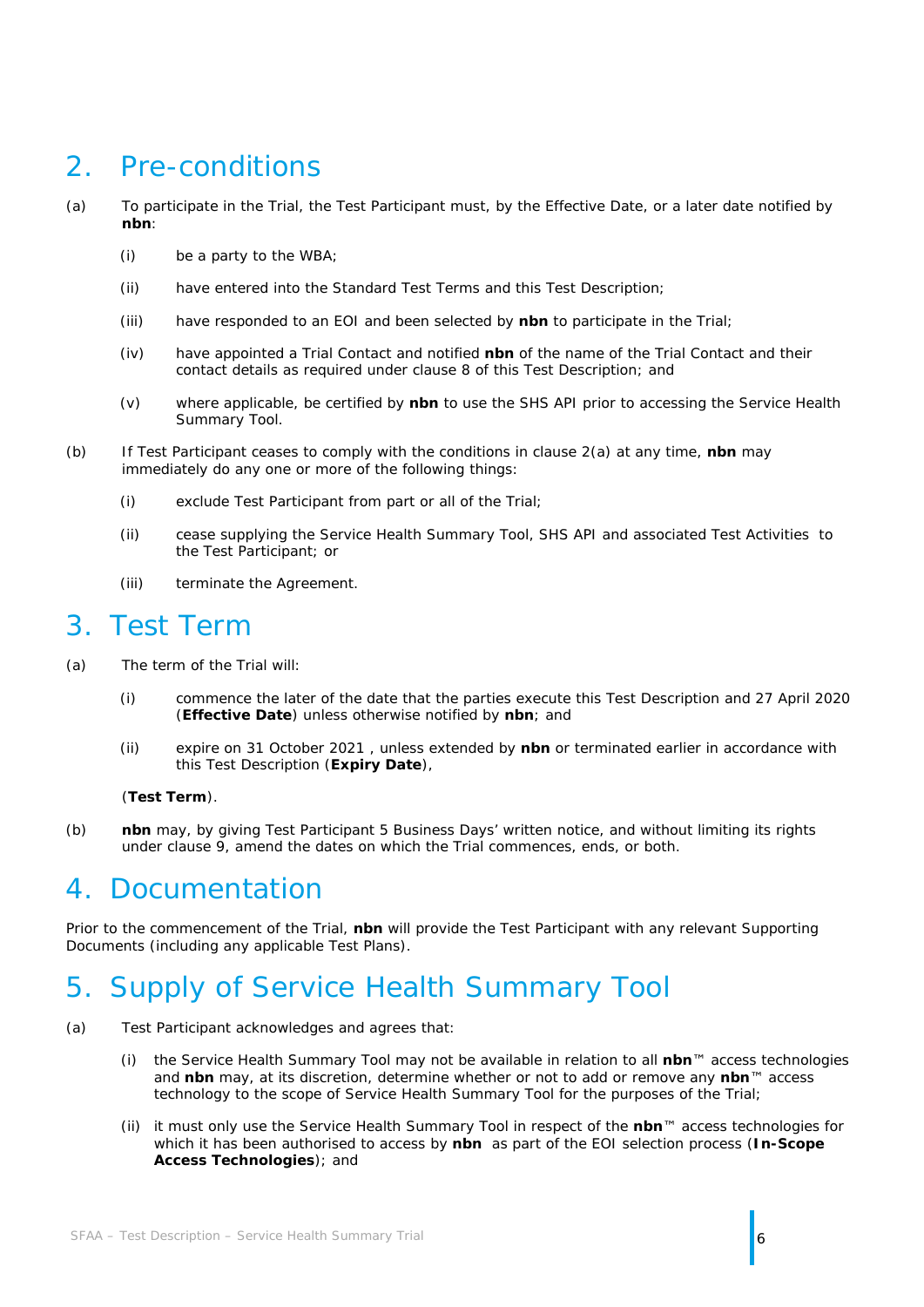- (iii) access to Service Health Summary Tool information in relation to an In-Scope Access Technology may not be available to Test Participant immediately and such access may be made available incrementally.
- (b) **nbn** will advise Test Participant of:
	- (i) each In-Scope Access Technology in respect of which Test Participant has been authorised; and
	- (ii) when each In-Scope Access Technology is expected to be made available to Test Participant (to the extent not already available as at the Effective Date) and whether and when the Service Health Summary Tool in respect of an In-Scope Access Technology is available via the **nbn**™ Service Portal or B2B Access.
- (c) **nbn** will supply the Service Health Summary Tool to the Test Participant during the Test Term in accordance with this Test Description and any relevant Test Plans (as updated from time to time).
- (d) The Service Health Summary Tool is provided on a trial only basis for the purposes set out in this Test Description, and Test Participant must not use the Service Health Summary Tool for any other purpose without **nbn**'s express consent.
- (e) **nbn** gives no warranty that the Service Health Summary Tool will be fault free in operation.
- (f) Test Participant may access and use the Service Health Summary Tool, and **nbn** will make available the Service Health Summary Tool through the **nbn**™ Platform Interfacing Service (**NPIS**) either via B2B Access on a Restful API or the **nbn**™ Service Portal (as determined by **nbn**), or as otherwise notified by **nbn**.
- (g) **nbn** will not charge Test Participant for the use of the Service Health Summary Tool as part of the Service Health Summary Trial. For clarity, any **nbn**™ Ethernet Ordered Product used as an input for any Eligible Customer Product will remain chargeable in accordance with the WBA, subject to the application of any Discount, Credit, Rebate or Waiver.

### <span id="page-6-0"></span>6. Performance and restrictions on use

- (a) The Test Participant acknowledges and agrees that:
	- (i) unless otherwise set out in this Test Description or the Supporting Documents no service level, rebate or compensation of any kind, however described, is available or applicable to any aspect or component of the supply of the Service Health Summary Tool under this Agreement;
	- (ii) results and output from the Service Health Summary Tool supplied under this Agreement are not intended to be production quality, and **nbn** gives no warranty in relation to the accuracy or quality of such results or outputs, and must not be relied upon by Test Participant; and
	- (iii) The NPIS Fair Use Policy applies in relation to the Trial, and any information made available to Test Participant on the Service Health Summary Tool as part of the Trial.
- <span id="page-6-2"></span><span id="page-6-1"></span>(b) The Test Participant must:
	- (i) ensure that no more than 400 AVC queries are inputted into the Service Health Summary Tool per day, unless otherwise notified by **nbn**;
	- (ii) ensure that no more than 10 AVC queries are inputted into the Service Health Summary Tool per second, unless otherwise notified by **nbn**;
	- (iii) only use the Service Health Summary Tool to test and diagnose any issues with an Eligible End User's service from the time the Eligible End User contacts the Test Participant; until the closure of the incident; and
	- (iv) ensure that only approved Test Participant Operators access, view and use the Service Health Summary Tool in respect of the Trial.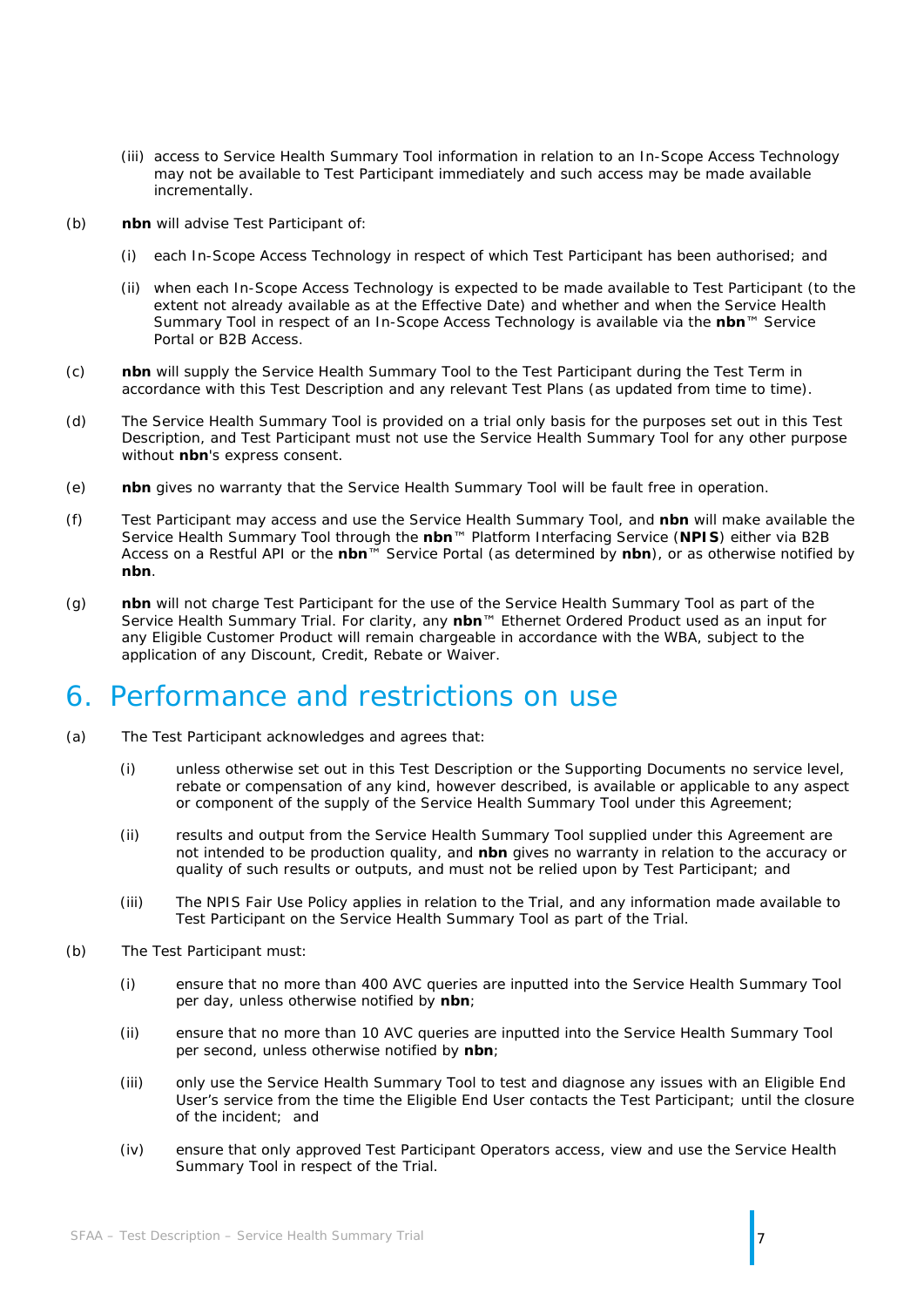- $(c)$  If Test Participant reaches the limitation set out  $6(b)(i)$ , Test Participant must use the test and diagnostics process set out in the WBA for the remainder of the day, unless otherwise notified by **nbn**.
- (d) **nbn** may, by giving Test Participant 5 Business Days' written notice, amend the requirements of clause [6\(b\)](#page-6-2) in its discretion.
- (e) No other **nbn** test and diagnostics will be run for Ordered Products that have used the Service Health Summary Tool unless directed by **nbn**.
- (f) The Test Participant must not unnecessarily refresh the Service Health Summary Tool continuously.
- (g) The Test Participant must ensure the Unique Reference Number provided by the Service Health Summary Tool is added to any subsequent Trouble Ticket raised in relation to an Ordered Product that is queried using the Service Health Summary Tool, where that Ordered Product is used as an input into an Eligible Customer Product.

## <span id="page-7-0"></span>7. Test Participant's obligations

### <span id="page-7-1"></span>7.1 General obligations

- (a) Test Participant must only use the Service Health Summary Tool supplied under this Agreement for the purposes of the Trial as set out in this Agreement.
- (b) Test Participant must comply with any directions or guidance issued by **nbn** in connection with the Trial.
- (c) Test Participant must ensure Trial Participant Operators comply with any directions or guidance issued by **nbn** in connection with the Trial.
- (d) Test Participant must provide a secure email address to send and receive SHS API specifications and instructions relating to the Trial.
- (e) Test Participant will cease usage of the SHS API after the Expiry Date, or any other date notified by **nbn** in writing.

### <span id="page-7-2"></span>7.2 Review, reporting, co-location and co-design

- (a) Test Participant will, at **nbn**'s request:
	- (i) meet with **nbn** to provide feedback on any process, tooling, associated activity, or integration experience regarding the Trial; and
	- (ii) meet with **nbn** to review and evaluate the performance of the Trial.
- <span id="page-7-3"></span>(b) Test Participant will notify **nbn** of any matter which Test Participant considers to be a material error, defect or deficiency in the processes or procedures regarding the Trial, or any matter that may materially impact the Trial, as soon as reasonably practicable following becoming aware of same.
- (c) Test Participant will use its best endeavours to review and rectify any matters identified in clause [7.2\(b\)](#page-7-3) within their systems and processes within timeframes agreed with **nbn**.
- (d) Test Participant will provide feedback in relation to the Trial as requested by **nbn** including in relation to the effectiveness of the Service Health Summary Tool, issues faced or potential improvements.
- (e) Following a request by **nbn**, Test Participant will allow selected **nbn** personnel reasonable virtual access during business hours to Test Participant's operations centres in Australia, for the purpose of observing Test Activities, having virtual engagement with Test Participant Operators, and identifying potential design improvements to the Service Health Summary Tool and Test Activities.
- (f) If requested by **nbn**, Test Participant will participate in co-design sessions and post-trial feedback sessions.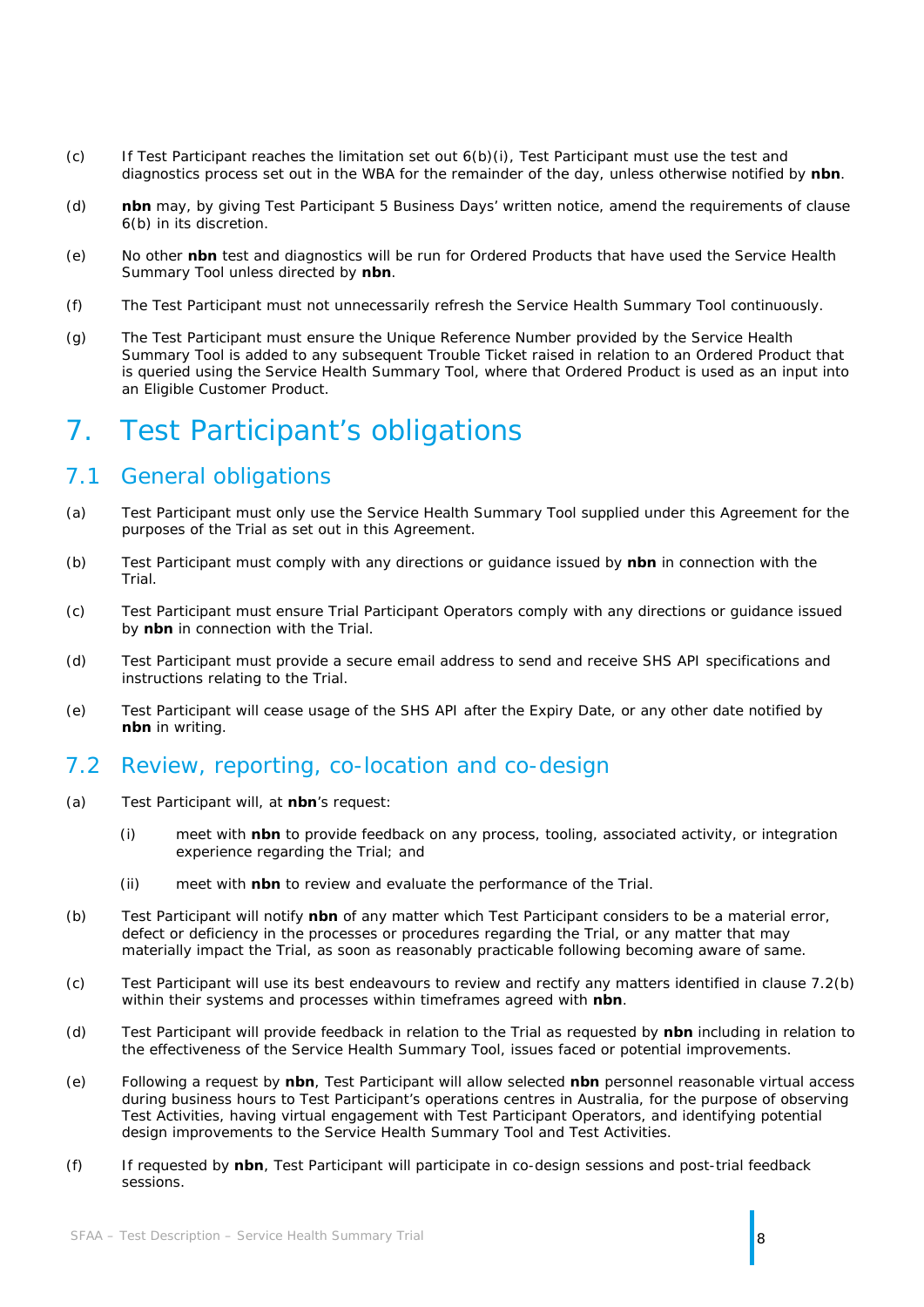(g) If requested by **nbn**, Test Participant will assist **nbn** to directly obtain feedback from Eligible End Users regarding their experience with their **nbn** service and subsequent troubleshooting by **nbn** and Test Participant.

### <span id="page-8-0"></span>7.3 Test Participant Acknowledgements

Test Participant acknowledges and agrees that:

- (a) all aspects of the Service Health Summary Tool provided by **nbn** to Test Participant for the purposes of this Test Description (including, but not limited to metrics, parameters, field labels, wording of tool tips, SHS API) may be changed or updated by **nbn** at any time;
- (b) **nbn** makes no representation and gives no warranty that **nbn** will proceed to implement any feature of the Service Health Summary Tool on a full-scale or production basis;
- <span id="page-8-2"></span>(c) with respect to the information provided to Test Participant in the Service Health Summary Tool and otherwise in connection with the Trial:
	- (i) that information is Confidential Information under the WBA and must only be used by the Test Participant for purposes of this Trial;
	- (ii) that information is subject to any disclaimers on the relevant **nbn**™ Platform Interfacing Service, and must be read in accordance with those disclaimers;
	- (iii) where that information relates to the speed, Line Rate or Information Rate, the Test Participant must not rely on that information as an accurate measure of the Line Rate or Information Rate speed during the busy hour (as indicated in section  $7.3(d)(iii)$ ) that might actually be experienced at the UNI used to serve a Premises;
	- (iv) **nbn** does not represent or warrant that the information is complete or error-free; and
	- (v) the information may change throughout the course of the Trial and may not align with other sources of information;
- <span id="page-8-3"></span><span id="page-8-1"></span>(d) without limiting clause [7.3\(c\),](#page-8-2) where any of the following items of speed information are provided to Test Participant in the Service Health Summary Tool, such items of speed information will be subject to the following additional disclaimers:
	- (i) "Busy Hour Cell Performance" indicates the average 30 day downlink throughput of that cell during its busiest hour of the day, based on the following categories: <6Mbps, and 6Mbps or more;
	- (ii) "Busy Hour Backhaul Performance" indicates if the cell is connected to a backhaul link that has an average 28 day packet loss of 0.25% or more over that link during the busiest hour of the day;
	- (iii) the "busiest hour" is typically between 7pm and 11pm;
	- (iv) in respect of outputs of the Service Health Summary Tool relating to **nbn**™ Ethernet (Wireless) Ordered Products:
		- (A) such outputs are intended to assist in identifying if an End User is currently connected to a Wireless Network cell or a transmission backhaul link that may require a capacity upgrade;
		- (B) **nbn** does not represent or warrant that any cells or transmission backhaul links that are not identified as requiring an upgrade under section [7.3\(d\)\(iv\)\(A\)](#page-8-3) are free from performance issues; and
		- (C) any information disclosed by the Service Health Summary Tool relates to limited parts of the **nbn**™ Network and is not indicative of the actual end user experience or any performance commitments in respect of **nbn**™ Ethernet (Wireless);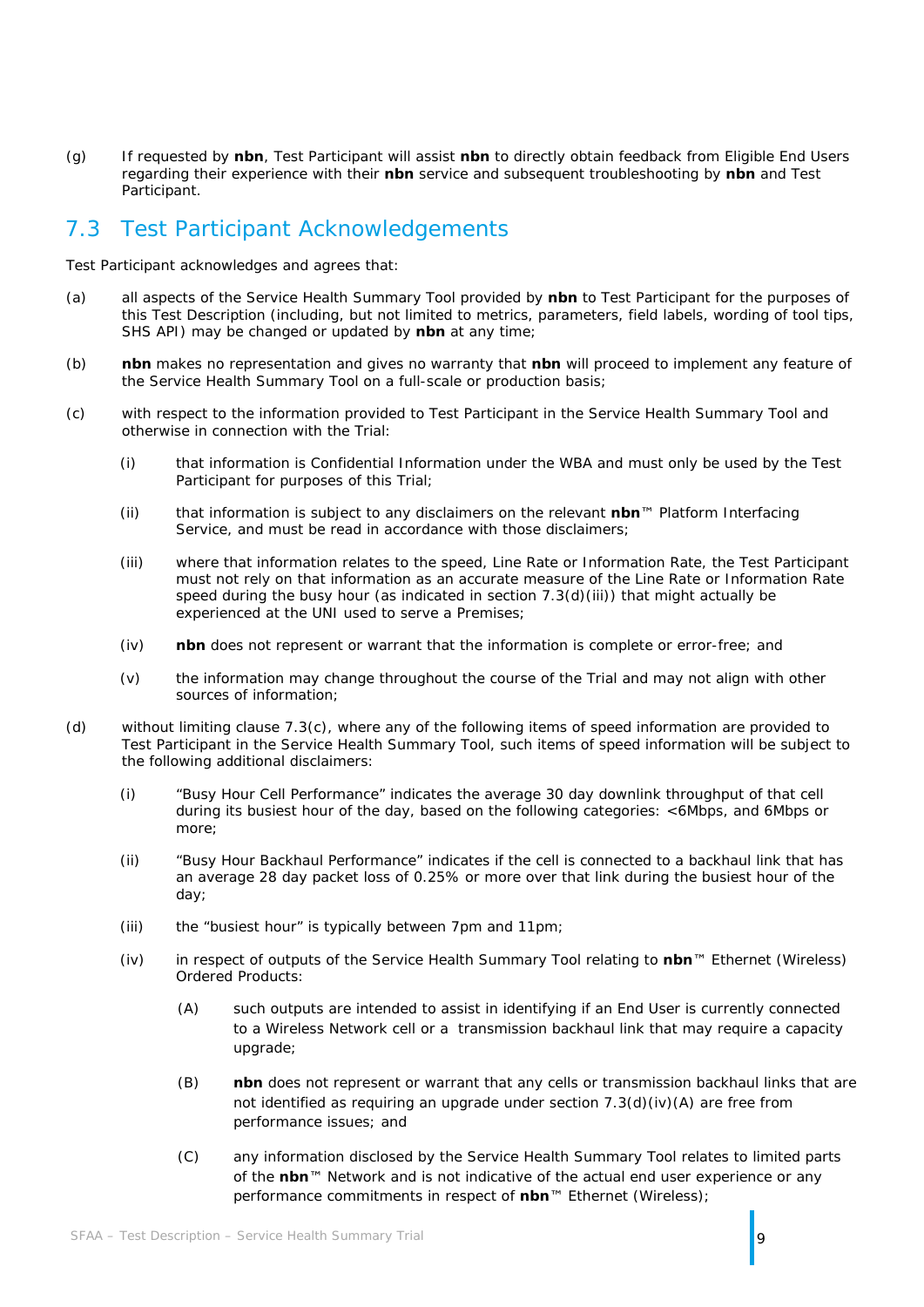- (v) the "Actual Line Rate" provided in connection with **nbn**™ Ethernet (FTTC) Ordered Products must only be used for test and diagnostic purposes. The rate is an indicative estimate only of peak Information Rate at the UNI in respect of a Premises. These rates must not be relied on as an accurate measure of the Line Rate or Information Rate that might actually be experienced at the UNI. If representations are made to third parties about the speeds that may be achieved, it must not be expressly or impliedly represented that the rate constitutes a representation by **nbn** about the speeds that might actually be experienced by the relevant End User;
- (vi) in respect of outputs of the Service Health Summary Tool relating to **nbn**™ Ethernet (Fibre) Ordered Products, the optical receive and transmit power measurements will be reviewed by **nbn** as part of the overall test and diagnostic process. Any such signal strength measurements are intended to assist **nbn** in determining the overall quality of the optical signal and should not, in themselves, be taken to be conclusive indicators of the relevant Ordered Product's performance;
- (e) irrespective of any information provided during the Trial, Test Participant will make its own judgement about any next steps to be taken in relation to End User service issues, following the use of the Service Health Summary Tool; and
- (f) Test Participant has made and has relied on its own investigations, enquiries, knowledge and expertise in respect the Trial and this Agreement and its own evaluation of any material provided by **nbn** to Test Participant or its Personnel including relevant information and documents before entering into this Test Description;
	- (i) **nbn** has not made, and no Personnel of **nbn** have made, any warranty as to the performance of any Service Health Summary provided to Test Participant or its Personnel;
	- (ii) Test Participant is not entering into this Test Description in reliance on, and it may not rely on, any statement of opinion, statement of intention or any other warranty, representation or other statement made or purporting to be made by or on behalf of **nbn** or its or their Personnel, other than as expressly set out in this Test Description.

## <span id="page-9-0"></span>8. Trial Contacts

- (a) At **nbn**'s request, Test Participant must make relevant Trial Contacts available to **nbn** for the purposes of this Test Description.
- (b) **nbn** and Test Participant will provide telephone and email contact details of their Service Health Summary Trial Contacts to each other in accordance with clause [2\(a\)\(iv\),](#page-5-7) and maintain and keep these contact details up-to-date for the duration of the Service Health Summary Trial.

## <span id="page-9-1"></span>9. Amendments, expiry, suspension and withdrawal

- (a) **nbn** may amend or replace this Test Description or any Supporting Document by giving 10 Business Days' notice to Test Participant.
- (b) **nbn** may interrupt, modify, suspend or cancel the supply or performance of the Test for any reason, by giving Test Participant as much notice as reasonably practicable in the circumstances.
- (c) **nbn** may issue a Cancellation Notice at any time in accordance with the Standard Test Terms to terminate any one or more of the following:
	- (i) this Test Description;
	- (ii) the Trial; or
	- (iii) the supply of the Service Health Summary Tool.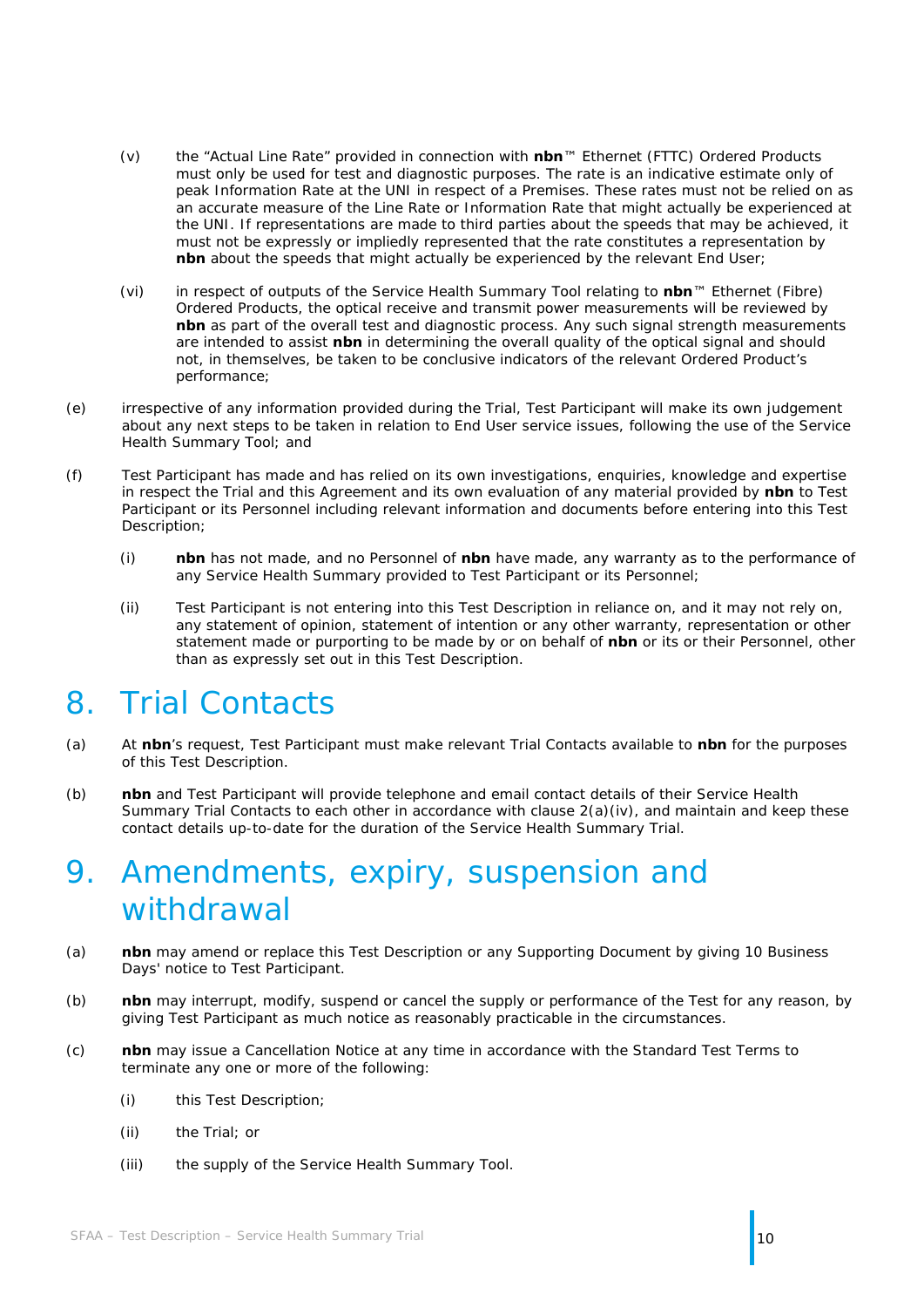- (d) Test Participant may cancel its participation in the Trial by giving 5 Business Days' written notice to **nbn** and informing **nbn** of the reason for the cancellation, in which case **nbn** may do any one or more of the following:
	- (i) cease supplying the Service Health Summary Tool immediately; and
	- (ii) give a Cancellation Notice under the Standard Test Terms.